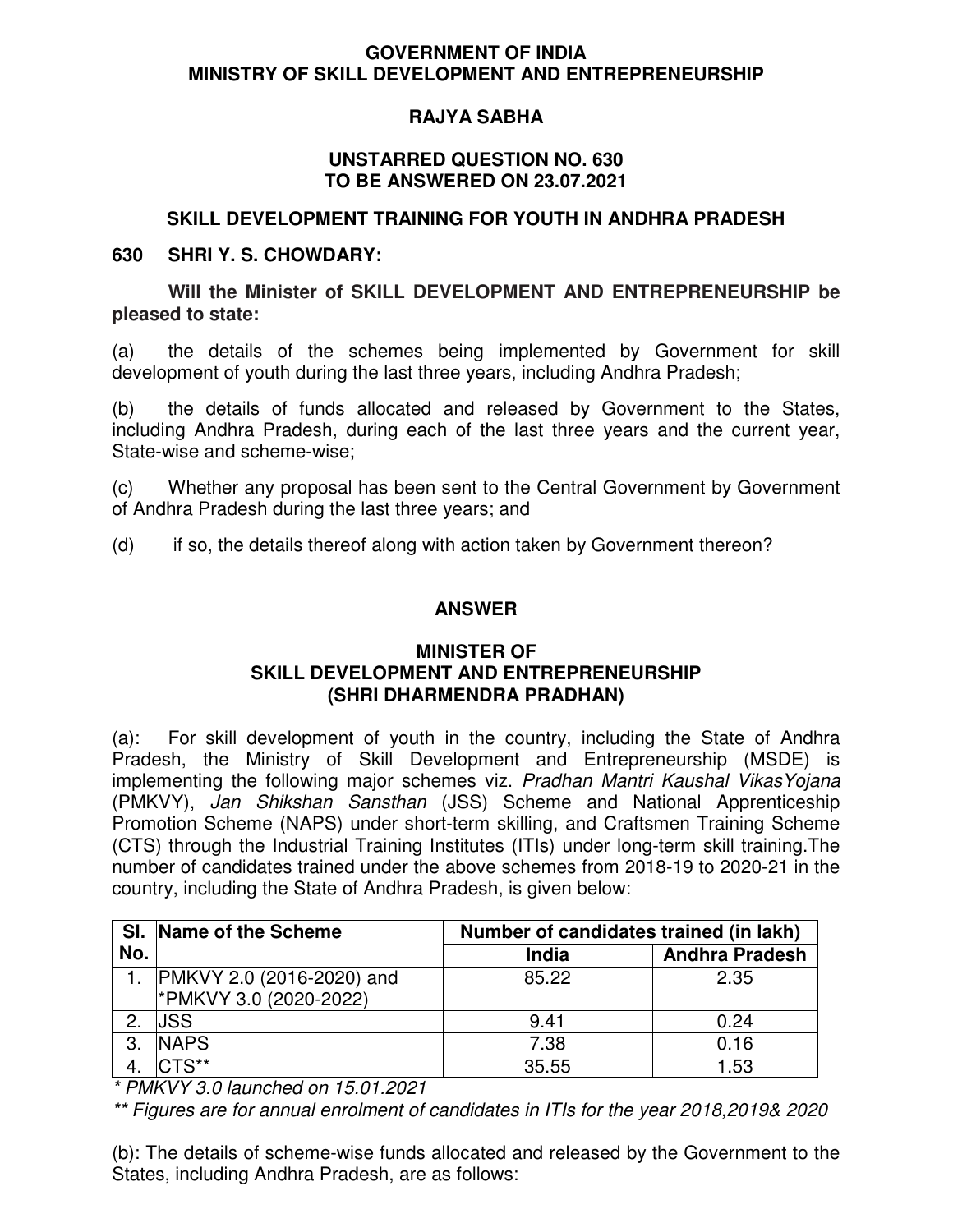- o **PMKVY**: There are two components, namely: (a) Centrally Sponsored Centrally Managed (CSCM) component being implemented through the National Skill Development Corporation (NSDC); and (b) Centrally Sponsored State Managed (CSSM) component being implemented through State Skill Development Missions of the States/ Union Territories (UTs). Under CSCM component, funds are released to NSDC and there is no provision for State-wise allocation of funds. However, under the CSCM component of the PMKVY 2.0, a sum of 115 crs (approx.) has been spent in the State of Andhra Pradesh during 2018-19 to 2021-22 for the training. Further, under CSSM component in PMKVY 2.0 and PMKVY 3.0, funds released to the States/ UTs from 2018-19 to 2021-22 is at **Annexure-I**.
- o **JSS**: There is no provision for allocation and release of funds to States. However, a sum of Rs. 356.39 crore has been released to different JSSs across the country including Rs. 8.79 crore to JSSs located in Andhra Pradesh during 2018-19 to 2021-22.
- o **NAPS**: There is no provision for allocation and release of funds to States. However, a sum of Rs. 152.35 croreshas been released to different establishments engaging apprentices across the country including Rs. 11.53 crore to establishments located in Andhra Pradesh during the period 2018-19 to 2021-22.
- o **CTS**: There is no provision of funding under this scheme as ITIs are managed either by State Government concerned or private bodies.

In addition, there are other schemes of MSDE, which are not for skill development but are aimed at strengthening institutional capacity for skill training. Funds released to States under these schemes are as under:

- o Skill Acquisition and Knowledge Awareness for Livelihood Promotion (SANKALP) scheme (World Bank-assisted project launched in January 2018 for institutional strengthening, and quality assurance and inclusion of marginalized population of skill programmes): The details of funds allocated and released to the States/ UTs during the period 2018-19 to 2021-22 is given at **Annexure-II**.
- o Skills Strengthening for Industrial Value Enhancement (STRIVE) project (World Bank assisted-project signed in December 2017, to improve the relevance and efficiency of skills training provided through ITIs and apprenticeships): The details of funds released to the States/ UTs during the period 2018-19 to 2021-22 is given at **Annexure-III**.
- (c): Yes, Sir.

(d): A proposal for release of funds under the SANKALP scheme was received from Government of Andhra Pradesh in October 2018, upon which, the Ministry in January 2019, released Rs. 7.76 crore to the State.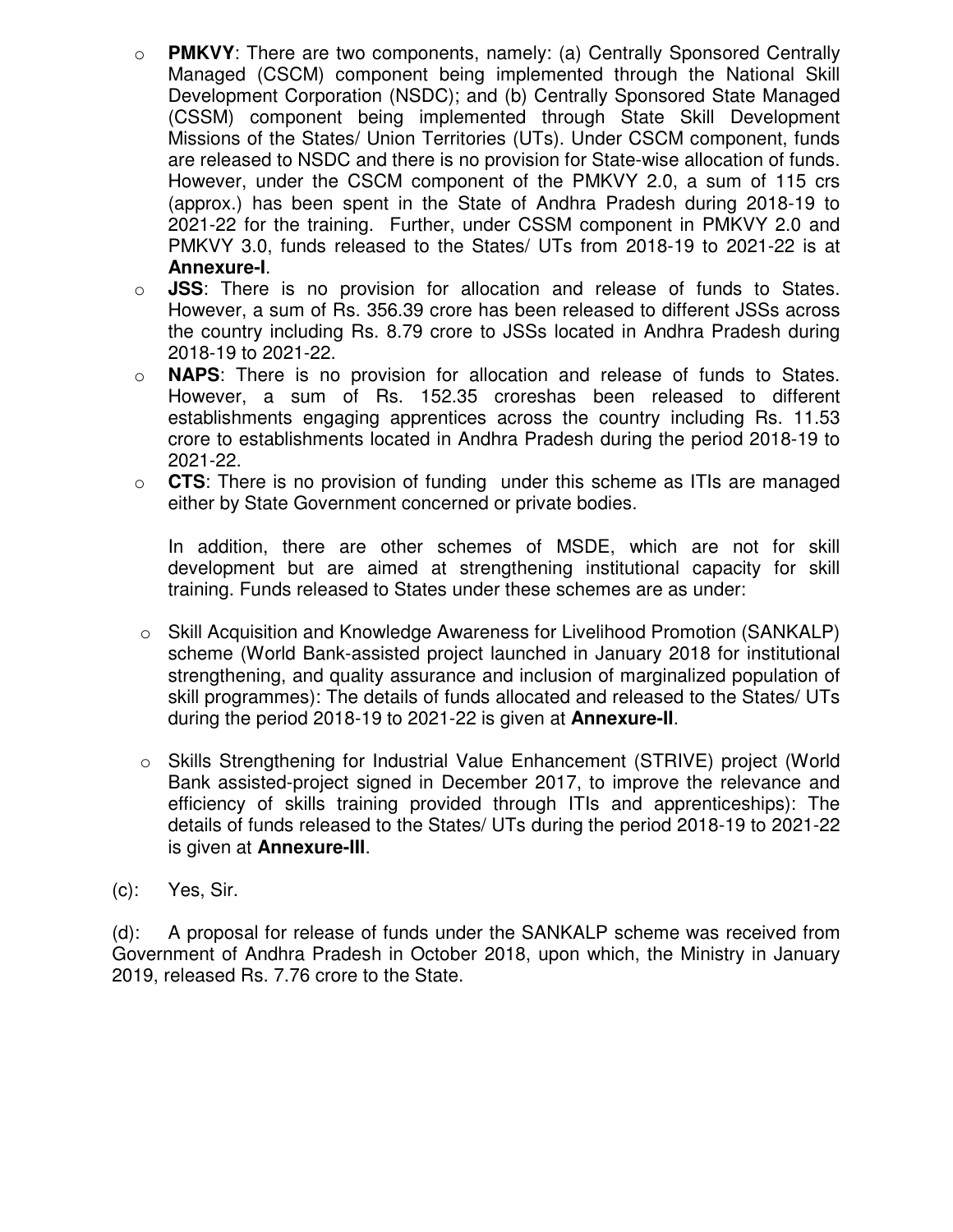**Annexure referred to in reply to RS UQ No. 630 to be answered on 23.07.2021 regarding 'SKILL DEVELOPMENT TRAINING FOR YOUTH IN ANDHRA PRADESH'** 

**State/UT-wise details of funds released under CSSM component of PMKVY 2.0 and PMKVY 3.0 from FY 2018-19 to FY 2021-22 (Rs in Lakhs)** 

| S.No.                   | State/UT                 |         | <b>PMKVY 2.0</b> | <b>PMKVY 3.0</b> |         |         |         |
|-------------------------|--------------------------|---------|------------------|------------------|---------|---------|---------|
|                         |                          | 201819  | 2019-20          | 2020-21          | 2021-22 | 2020-21 | 2021-22 |
| $\mathbf{1}$            | A & N Islands            |         |                  | 210.94           |         |         |         |
| $\overline{c}$          | Andhra Pradesh           | 1700.00 | 1776.40          | 832.00           |         | 246.45  |         |
| 3                       | <b>Arunachal Pradesh</b> |         | 721.18           | 1046.00          |         | 83.19   |         |
| $\overline{\mathbf{4}}$ | Assam                    |         |                  |                  |         | 375.12  |         |
| 5                       | <b>Bihar</b>             |         |                  |                  |         |         |         |
| 6                       | Chandigarh               |         |                  |                  |         |         |         |
| $\overline{7}$          | Chhattisgarh             |         | 2238.00          |                  |         |         |         |
| 8                       | Dadra & Nagar Haveli     |         |                  |                  |         |         |         |
| 9                       | Daman & Diu              | 300.25  |                  |                  |         |         |         |
| 10                      | Delhi                    |         |                  |                  | 400.00  |         | 161.87  |
| 11                      | Goa                      |         |                  |                  |         |         |         |
| 12                      | Gujarat                  |         |                  | 1100.00          |         |         |         |
| 13                      | Haryana                  |         |                  | 1500.00          |         |         | 197.01  |
| 14                      | Himachal Pradesh         |         |                  |                  |         |         |         |
| 15                      | Jammu & Kashmir          |         |                  | 1010.89          |         |         |         |
| 16                      | Jharkhand                |         |                  |                  |         |         |         |
| 17                      | Karnataka                |         |                  |                  |         |         |         |
| 18                      | Kerala                   |         |                  | 1055.00          |         |         | 202.52  |
| 19                      | Lakshadweep              | 123.18  |                  |                  |         |         |         |
| 20                      | Madhya Pradesh           |         | 586.14           |                  |         | 356.04  |         |
| 21                      | Maharashtra              |         |                  |                  |         |         | 601.5   |
| 22                      | Manipur                  |         |                  | 1660.00          |         | 82.42   |         |
| 23                      | Meghalaya                |         |                  | 1064.00          |         | 64.91   |         |
| 24                      | Mizoram                  |         | 1124.00          |                  |         | 52.50   |         |
| 25                      | Nagaland                 |         | 850.00           | 1692.00          |         | 68.51   |         |
| 26                      | Odisha                   |         |                  |                  |         |         |         |
| 27                      | Puducherry               |         | 474.96           | 400.00           |         |         |         |
| 28                      | Punjab                   |         |                  | 3600.00          |         |         |         |
| 29                      | Rajasthan                |         |                  | 1200.00          |         |         |         |
| 30                      | Sikkim                   |         |                  | 277.15           |         | 36.41   |         |
| 31                      | <b>Tamil Nadu</b>        |         | 3443.11          |                  |         |         |         |
| 32                      | Telangana                |         |                  | 860.00           |         |         | 257.33  |
| 33                      | Tripura                  |         | 1442.39          |                  |         |         |         |
| 34                      | Uttarakhand              |         | 2269.35          | 949.00           |         |         | 87.85   |
| 35                      | <b>Uttar Pradesh</b>     |         |                  | 5458.00          |         | 837.37  |         |
| 36                      | West Bengal              |         |                  |                  |         |         |         |
|                         | <b>Total</b>             | 2123.42 | 14925.52         | 23914.98         | 400.00  | 2202.91 | 1508.08 |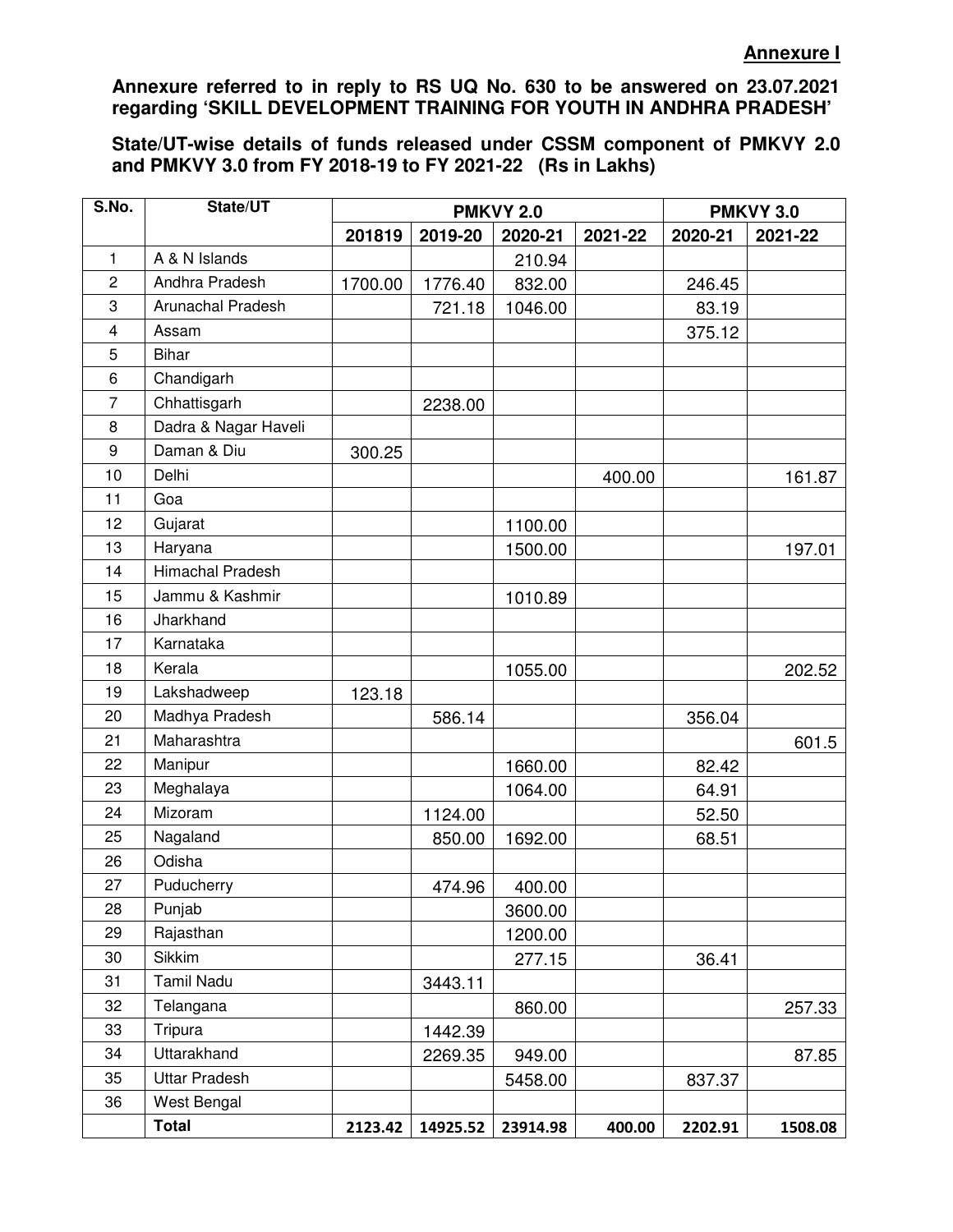#### **Annexure II Annexure referred to in reply to RS UQ No. 630 to be answered on 23.07.2021 regarding 'SKILL DEVELOPMENT TRAINING FOR YOUTH IN ANDHRA PRADESH'**

#### **Details of funds allocated and released to the States/ UTs under SANKALP during the period 2018-19 to 2021-22**

|       | (Rs. In Lakh)               |                   |                          |                   |                          |                   |                          |                   |                          |  |
|-------|-----------------------------|-------------------|--------------------------|-------------------|--------------------------|-------------------|--------------------------|-------------------|--------------------------|--|
| S.No. | Name of State /UT           | 2018-19           |                          | 2019-20           |                          | 2020-21           |                          | 2021-22           |                          |  |
|       |                             | <b>Allocation</b> | Released                 | <b>Allocation</b> | Released                 | <b>Allocation</b> | Released                 | <b>Allocation</b> | Released                 |  |
| 1.    | Andaman & Nicobar<br>Island | 200.00            |                          |                   |                          |                   |                          |                   |                          |  |
| 2     | Andhra Pradesh              | 1,290.00          |                          | 200.00            | $\overline{\phantom{a}}$ | 200.00            | $\overline{\phantom{a}}$ | 200.00            |                          |  |
| 3     | Arunachal Pradesh           | 294.00            | * 806.25                 | 1,260.00          |                          | 1,260.00          |                          | 1,260.00          |                          |  |
|       |                             |                   | 10.00                    | 284.00            | 273.29                   | 284.00            |                          | 284.00            |                          |  |
| 4     | Assam                       | 981.00            | 954.00                   | 911.00            | 0.00                     | 911.00            | $\overline{\phantom{a}}$ | 911.00            |                          |  |
| 5     | <b>Bihar</b>                | 2,607.00          | 130.00                   | 2,477.00          | 2,476.78                 | 2,477.00          |                          | 2,477.00          |                          |  |
| 6     | Chandigarh                  | 200.00            |                          | 200.00            |                          | 200.00            |                          | 200.00            |                          |  |
| 7     | Chhattisgarh                | 905.00            | 100.00                   | 805.00            | 804.49                   | 805.00            | $\overline{\phantom{a}}$ | 805.00            |                          |  |
| 8     | Delhi                       | 496.00            | $\overline{a}$           | 496.00            |                          | 496.00            |                          | 496.00            |                          |  |
| 9     | Goa                         | 200.00            | $\blacksquare$           | 200.00            | 102.00                   | 200.00            | $\overline{\phantom{a}}$ | 200.00            | $\overline{a}$           |  |
| 10    | Gujarat                     | 1,475.00          | 20.00                    | 1,455.00          | 1,455.00                 | 1,455.00          |                          | 1,455.00          |                          |  |
| 11    | Haryana                     | 688.00            | 10.00                    | 678.00            |                          | 678.00            | 662.98                   | 678.00            |                          |  |
| 12    | <b>Himachal Pradesh</b>     | 296.00            | 10.00                    | 286.00            | $\overline{\phantom{a}}$ | 286.00            | 189.54                   | 286.00            |                          |  |
| 13    | Jammu & Kashmir             | 461.00            | 404.75                   | 441.00            | $\overline{\phantom{a}}$ | 441.00            |                          | 441.00            |                          |  |
| 14    | Jharkhand                   | 1,153.00          | 190.00                   | 963.00            | 561.60                   | 963.00            | $\overline{\phantom{a}}$ | 963.00            | $\overline{a}$           |  |
| 15    | Karnataka                   | 1,475.00          | 20.00                    | 1,455.00          |                          | 1,455.00          | 1,435.20                 | 1,455.00          |                          |  |
| 16    | Kerala                      | 751.00            | 10.00                    | 741.00            | $\overline{\phantom{a}}$ | 741.00            | 609.30                   | 741.00            |                          |  |
| 17    | Ladakh                      |                   |                          | 0.00              | $\blacksquare$           | 0.00              |                          |                   |                          |  |
| 18    | Lakshadweep                 | 200.00            | $\overline{\phantom{a}}$ | 200.00            | $\overline{\phantom{a}}$ | 200.00            | $\overline{\phantom{a}}$ | 200.00            |                          |  |
| 19    | Madhya Pradesh              | 1,889.00          | 80.00                    | 1,809.00          | 1,442.40                 | 1,809.00          | ۰                        | 1,809.00          |                          |  |
| 20    | Maharashtra                 | 2,550.00          | 2,244.40                 | 2,510.00          |                          | 2,510.00          |                          | 2,510.00          |                          |  |
| 21    | Manipur                     | 270.00            | 175.15                   | 260.00            | $\blacksquare$           | 260.00            | $\overline{\phantom{a}}$ | 260.00            |                          |  |
| 22    | Meghalaya                   | 314.00            | 10.00                    | 304.00            | 223.20                   | 304.00            |                          | 304.00            |                          |  |
| 23    | Mizoram                     | 210.00            | 10.00                    | 200.00            | 180.90                   | 200.00            | 63.00                    | 200.00            |                          |  |
| 24    | Nagaland                    | 244.00            | 10.00                    | 234.00            | 234.00                   | 234.00            | 158.18                   | 234.00            |                          |  |
| 25    | Odisha                      | 1,271.00          | 100.00                   | 1,171.00          | 489.60                   | 1,171.00          |                          | 1,171.00          |                          |  |
| 26    | Puducherry                  | 205.00            | $\overline{\phantom{a}}$ | 205.00            | $\sim$                   | 205.00            | 182.50                   | 205.00            | $\overline{\phantom{a}}$ |  |
| 27    | Punjab                      | 732.00            | 20.00                    | 712.00            | 705.60                   | 712.00            |                          | 712.00            |                          |  |
| 28    | Rajasthan                   | 1,726.00          | 50.00                    | 1,676.00          | 1,566.60                 | 1,676.00          |                          | 1,676.00          |                          |  |
| 29    | <b>Sikkim</b>               | 210.00            | 10.00                    | 200.00            | 198.00                   | 200.00            |                          | 200.00            |                          |  |
| 30    | <b>Tamil Nadu</b>           | 1,672.00          | 20.00                    | 1,652.00          | 1,218.12                 | 1,652.00          |                          | 1,652.00          |                          |  |
| 31    | Telangana                   | 930.00            | 30.00                    | 900.00            |                          | 900.00            | 827.64                   | 900.00            |                          |  |
| 32    | Daman & Diu                 | 200.00            |                          | 200.00            | $\overline{\phantom{a}}$ | 200.00            |                          | 200.00            |                          |  |
| 33    | Dadra & Nagar Haveli        | 200.00            | $\overline{\phantom{a}}$ | 200.00            | $\overline{\phantom{a}}$ | 200.00            | $\overline{\phantom{a}}$ | 200.00            |                          |  |
| 34    | Tripura                     | 252.00            | 10.00                    | 242.00            | 216.72                   | 242.00            |                          | 242.00            |                          |  |
| 35    | <b>Uttar Pradesh</b>        | 4,549.00          | 575.00                   | 4,469.00          | 3,973.80                 | 4,469.00          |                          | 4,469.00          |                          |  |
| 36    | Uttarakhand                 | 367.00            | 20.00                    | 347.00            | 340.20                   | 347.00            |                          | 347.00            |                          |  |
| 37    | West Bengal                 | 2,181.00          | 50.00                    | 2,131.00          |                          | 2,131.00          | 2,070.60                 | 2,131.00          |                          |  |
|       | <b>Total</b>                | 33,644            | 6,079.55                 | 32,474.00         | 16,462.29                | 32,474.00         | 6,198.94                 | 32,474.00         | $\blacksquare$           |  |
|       |                             |                   |                          |                   |                          |                   |                          |                   |                          |  |

**\* Inclusive of a sum of Rs.30.00 lakhs released to the Aspirational Districts of AP during 2018-19.**